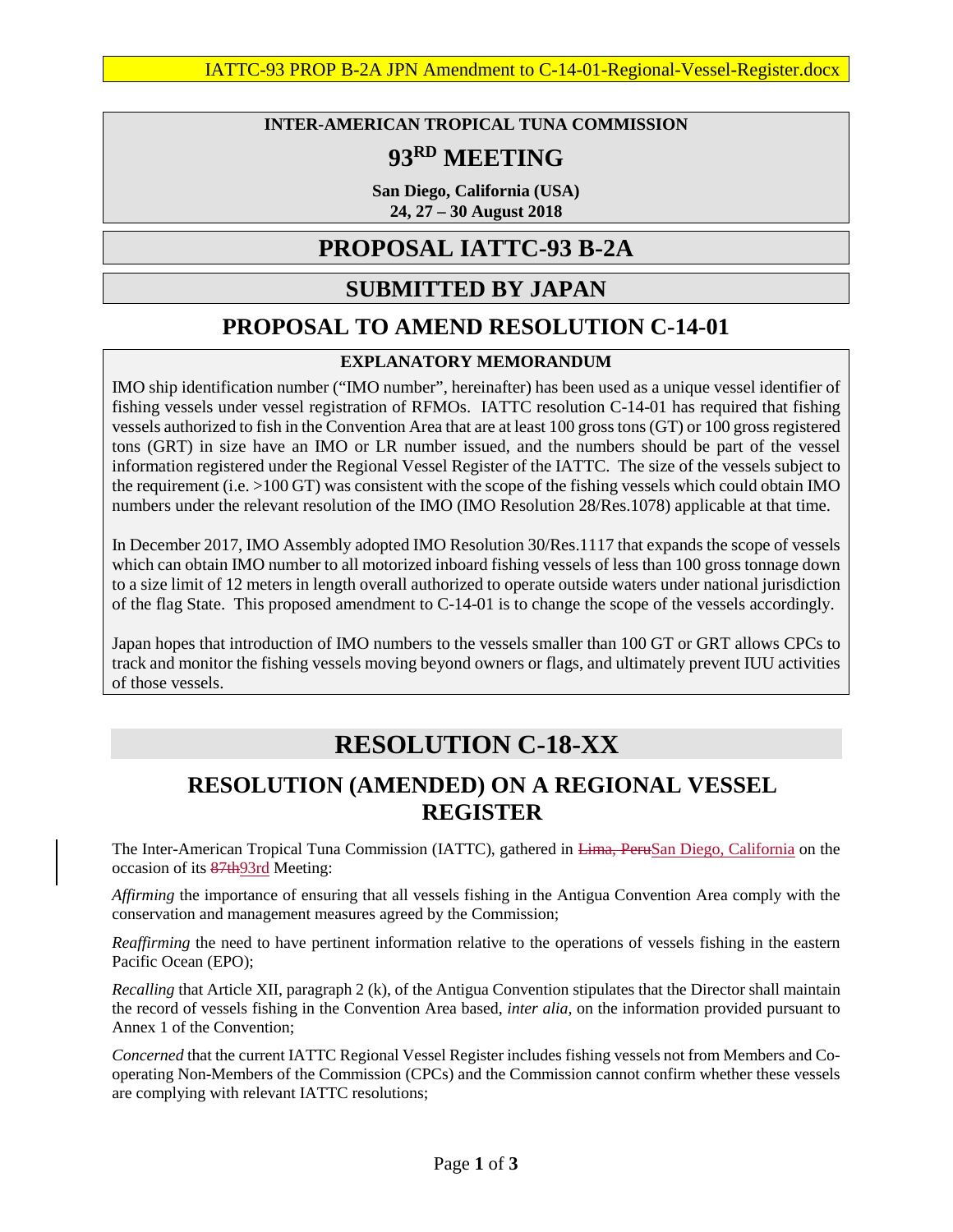*Further recalling* that the Commission has been taking various measures to prevent, deter and eliminate illegal, unreported and unregulated (IUU) fishing in the Convention Area,

*Noting* that large-scale fishing vessels are highly mobile and easily change fishing grounds from one ocean to another, and have high potential of operating in the Convention area without timely registration with the Commission,

*Recalling* that the FAO Council adopted on June 23, 2001, an International Plan of Action (IPOA) aiming to prevent, to deter and to eliminate illegal, unreported and unregulated fishing, that this plan stipulates that the regional fisheries management organization should take action to strengthen and develop innovative ways, in conformity with international law, to prevent, deter and eliminate IUU fishing and in particular to establish records of vessels authorized and records of vessels engaged in IUU fishing,

*Further noting* that the International Maritime Organization's (IMO) Maritime Safety Committee, at its 98<sup>th</sup> 30th Assembly meeting in December 2017, approved amendments to adopted Resolution A.1117(30), which amends the IMO Ship Identification Number Scheme that to expands fishing vessels' eligibility for IMO numbers from such vessels 100 GT and above to include any fishingmotorized inboard fishing vessels below 100 GT down to larger than 12 meters in length overall authorized to operate outside waters under national jurisdiction of the flag stateState, which was adopted by IMO Assembly at its 2830th meeting in November 2013 December 2017 as Assembly Resolution A.1078(28)1117(30),

*Recognizing* the utility and practicality of using IMO numbers as a unique vessel identifier (UVI) for fishing vessels, and

*Aware* of the need to amend consequently its Resolution C-14-01 on a Regional Vessel Register:

Agrees that:

- 1. The Director shall establish and maintain a record of vessels that have been authorized to fish in the Antigua Convention Area for species covered by the Convention, on the basis of the information detailed in paragraph 2. The record shall contain only vessels that fly the flags of CPCs.
- 2. Each CPC shall supply to the Director the following information with respect to each vessel under its jurisdiction to be included in the record established pursuant to paragraph 1:
	- a. name of vessel, registration number, previous names (if known), and port of registry;
	- b. a photograph of the vessel showing its registration number;
	- c. previous flag (if known and if any);
	- d. International Radio Call Sign (if any);
	- e. name and address of owner or owners;
	- f. where and when built;
	- g. length, beam, and moulded depth;
	- h. freezer type and freezer capacity, in cubic meters;
	- i. number and capacity of fish holds, in cubic meters and, in the case of purse-seine vessels, capacity breakdown by fish hold if possible;
	- j. name and address of operator(s) and/or manager(s)(if any);
	- k. type of vessel;
	- l. type of fishing method or methods;
	- m. gross tonnage;
	- n. power of main engine or engines;
	- o. the nature of the authorization to fish granted by the flag CPC (such as main target species); and
	- p. International Maritime Organization (IMO) or Lloyd's Register (LR) number, if issue[d.1](#page-1-0)

<span id="page-1-1"></span><span id="page-1-0"></span><sup>&</sup>lt;sup>1</sup> Effective 1 January 2016, flag CPC's shall ensure that all their fishing vessels (except for recreational fishing vessels) authorized to fish in the Convention Area that are at least 100 gross tons (GT) or 100 gross registered tons (GRT) in size have an IMO or LR number issued. Effective 1 January 20192020, flag CPCs shall ensure that all their motorized inboard fishing vessels (except for recreational fishing vessels) of less than 100 gross tonnageGT or 100 GRT down to a size limit of 12 meters in length overall (LOA) for registered length}, authorized to operate